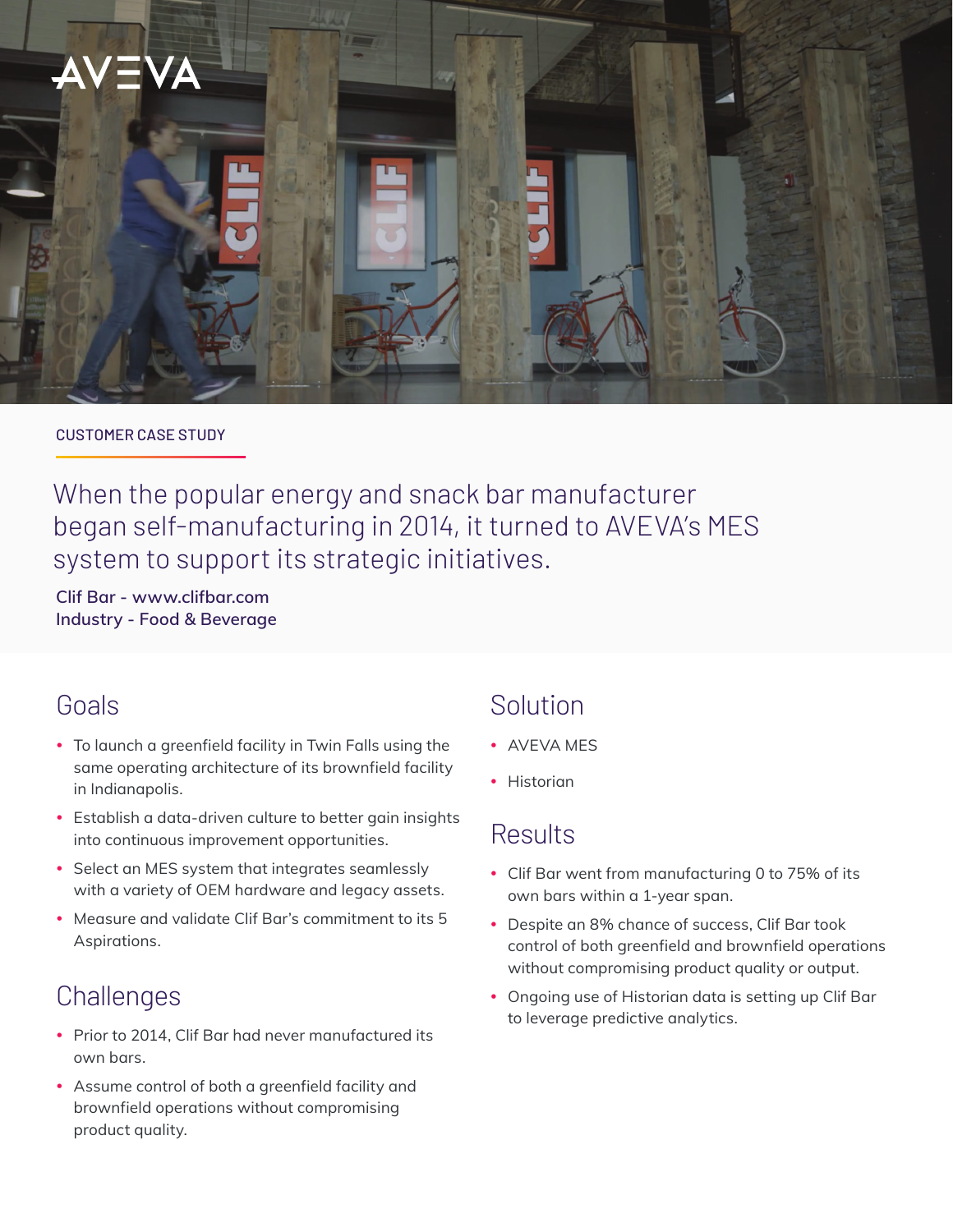### **Clif Bar Paves Its Path to Self-Sustainable Operations**

Twin Falls, Idaho – For many, Clif Bar is a go-to energy bar for the trail or during the workday, but for 295 employee/owners in Twin Falls, Idaho, Clif Bar is much more than a brand on a shelf. Clif Bar was started by Gary Erikson with the goal to make a better tasting bar for sustaining energy. It was formally launched in 1992. Clif developed a business model guided by Five Aspirations: "Sustaining our Business, Brands, People, Community and the Planet." The company headquarters is located in Emeryville, CA, and currently has manufacturing plants in Indianapolis, IN and Twin Falls, ID.

In 2014, Clif Bar made the decision to go into selfmanufacturing to increase its capacity. Until that point, it had never been in control of its own manufacturing operations. Despite its inexperience, however, the energy bar manufacturer successfully went from manufacturing zero to about 75% of its own bars within a one-year span. That statistic is made all the more impressive by the fact that Clif Bar established both a greenfield and a brownfield facility within months of each other.

### **Using MES to Establish the Twin Falls Operating Environment**

The road to self-manufacturing began with a greenfield facility in Twin Falls, ID, where Clif Bar operates three lines at any given time, 24 hours a day. Among other technologies, Clif Bar identified two key areas that were requisites for self-manufacturing: the ERP and the MES environment. As its leaders were scoping out the MES systems needed for a highly automated facility, they turned to Wonderware-endorsed system intergrator, Apex Manufacturing Solutions, for assistance.

"They really appreciated Wonderware, because it not only provided them everything that they needed at the time, the operations, the production, the consumption, the performance, the quality. But also that it had good hooks into other pieces of software, and that it really would expand to meet their future needs."

**Michelle Wolf,** 

**-**

Project Manager, Apex Manufacturing Solutions.

- 1. It was able to integrate with other systems that were critical to self-manufacturing.
- 2. It provided the kind of flexibility Clif Bar would inevitably need as the company modified the way it did business in a new self-manufacturing environment.
- 3. It provided the data analytics that its engineering team relies on to become a best-in-class manufacturer.

"During our initial startup, MES was really critical in helping us to pinpoint our problems, because at first, our problems were on the front-end of the line, which is in the process areas…and then our issues, the ones that were taking away available time, moved to the back end of the line. So we had a different set of problems around packaging. And all of that was highlighted by the information we got out of MES. It was able to point us in the right direction."

**Dale Ducommun,**  General Manager, Clif Bar

**-**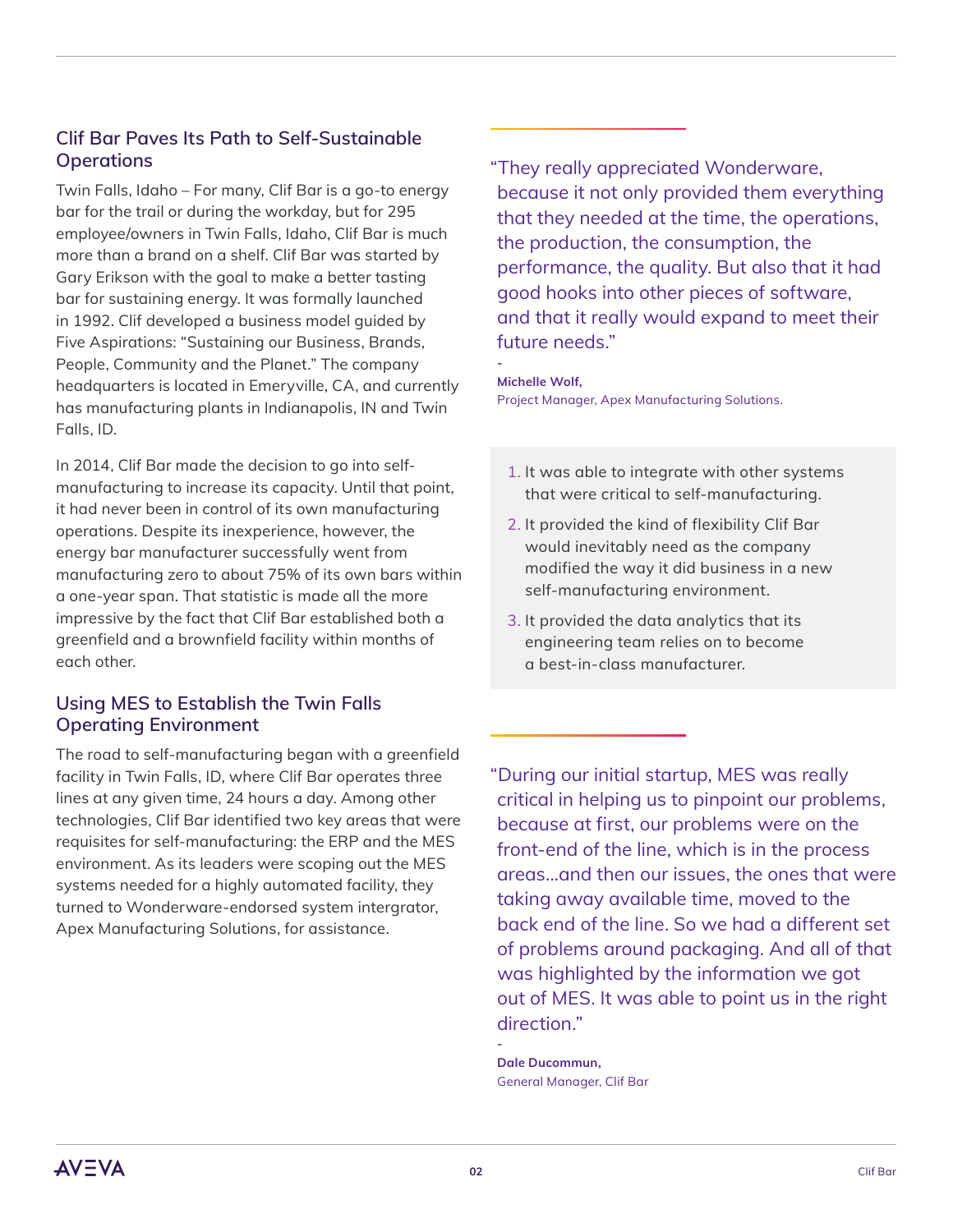#### **Integrating Greenfield and Brownfield Manufacturing Sites**

The partnership with Clif Bar is unique project because, in addition to being quite a comprehensive use of MES products, the solution initially requested for a greenfield installation in Twin Falls was able to be quickly adapted and implemented in a legacy plant acquired in Indianapolis.

"The first implementation here in Twin Falls was a Greenfield facility, where we had the luxury of planning that out… Midway through that project, we learned that one of our copackers, who was managing our largest facility for us, was getting out of that business and turning over the keys to us."

**Todd Wilson,**  Sr. VP of IT, Clif Bar

**-**

The AVEVA solution works as well with green field development as it does with legacy manufacturing equipment. Clif Bar and Apex Manufacturing Solutions were able to quickly adapt and deploy the solution created for the greenfield site to a newly purchased plant in Indianapolis. This allowed for considerably less development time and also for solution standardization between facilities.

"Gartner will tell you that any major system implementation has a 28% chance to succeed. That meant we had 28% chance here, 28% chance in Indianapolis. If you multiply that out, that's less than an 8% chance of succeeding. And when we went live in May, we were successful"

**Todd Wilson,**  Sr. VP of IT, Clif Bar

#### **Supporting the 5 Aspirations**

It's not uncommon for companies to define a set of corporate values, but seldom do you encounter one that puts its values into action like Clif Bar. The company's 5 aspirations help to guide everyone–from CEO to floor operator–to make more sustainable decisions, and one the most interesting aspects is how Clif Bar uses its AVEVA MES solution to measure progress towards its aspirations.

"If you're thinking about the planet aspiration and what we emit from the bakery, so whether it's effluent levels, the gallons of water that we use, or the amount of gas that we use, those are pretty readily quantifiable… The MES system can help us to understand things like the number of minutes that it took to do a changeover."

**Micah Robinson,** Continuous Improvement Manager, Clif Bar

**-**

MES is also very effective in helping Clif Bar address the "Sustaining Our Brands" aspiration. By enabling production managers to better understand if they're running the right weights, when quality checks done, whether its delivering against cost, Clif Bar is able to produce the quality product and experience that its consumers love.

**AV=VA** 

**-**